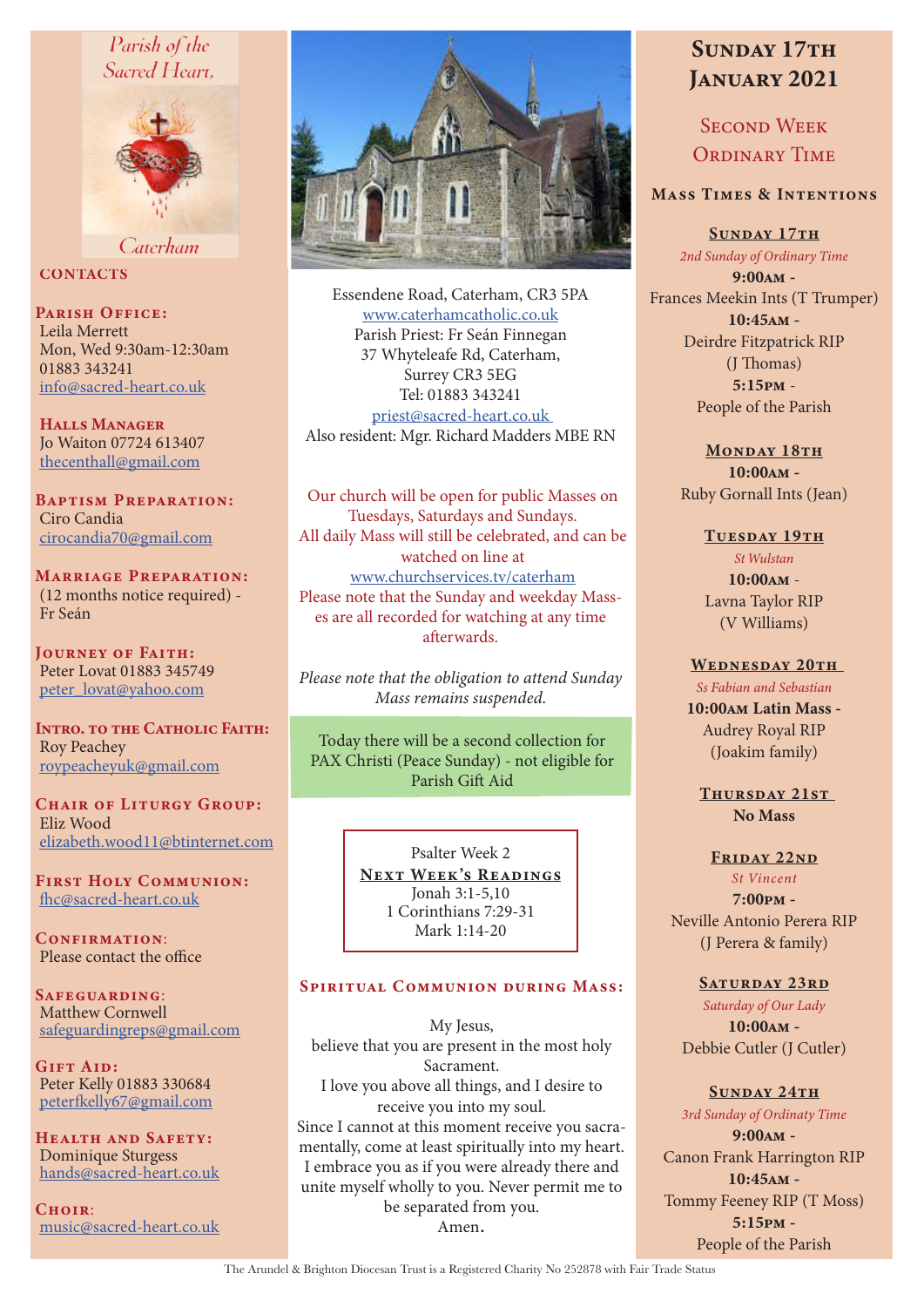Your Prayers are requested for the following people who are ill or housebound: Jane Hill; Jimmy Mullen; Eileen, Mel & Rose Lattimore; Bryan Smith; John Gilford; Tabitha Harrison; Joe Kelly; Charmaine Wise; Richard Sowa; Val Williams; Emma Newton; Charley Lunn; Ursula Koh; Riche Ahearne; Enny Martin; Tony McCoy; Fr John Hartley; Maribel Chambers, Patricia Howlett, Reef Albert, Peggy Wheeldon, John Monk, Liz Leake, Sandra, Ann Walker, Pascal Périssat, Holly Osman, Edmond Kelly & Julian Garvin.



#### CHURCH OPENING

In summary for the Safety of all parishioners:

Unique track and trace household number required for admission to the church (email the parish office before arriving at Mass to obtain your uniquennumber info@sacred-heart.co.uk. It will not be possible to register on the day. Although we have a government QR code this is not sufficient for parish entry.

Noses and mouths to be covered before entry

Temperatures to be taken before entry



3

Everyone to sanitise hands immediately after entry

2 metre distance from all other parishioners to be maintained



The directions of our stewards to be followed at all times

We thank our stewards for their continued help and we ask that parishioners remain respectful of the stewards and follow their directions exactly. We are grateful for your patience and co-operation in this matter. If we all follow the guidance, we will be able to celebrate Masses together safely.

On the days where there is no public Mass, Fr Seán would like to invite the donor of Mass intentions to attend Mass on their own (max 6 in the same household/bubble). Please contact the office if you would like to attend Mass for your intention so that arrangements can be made for access.

Finally, we are restricting visitors to the parish office and presbytery, to this end we ask that school form for schools other than St Francis, are posted through the parish office door. Fr Seán will sign and return the form directly to the school in question. Please ensure that copies of baptism certificates are included. If you are applying to St Francis, the whole form should be submitted to the school where Fr Seán will sign them all together.

#### Alton Day of Renewal

ALTON DAY OF RENEWAL 2021 PROGRAMME: "ALIVE IN THE SPIRIT" Pope Francis has said:

*"I ask all of you that you organise seminars to share Baptism in the Spirit.*"

In response, the ADoRE online programme will follow the stages of a classic "Life in the Spirit" seminar series, exploring how the Holy Spirit inspires and empowers us to be missionary disciples. Programme and booking details are available on the ADoRE website www.altonrenewal.com.

The first session is on January 23rd, 10.00-13.00: "God's Love" God loves you; He wants to be in a personal relationship with you and to give you a better life. Speaker: Charles Whitehead, respected international speaker and author; former chair of International Catholic Charismatic Renewal Service. Please register in advance at bit.ly/ADOREJAN2021.

ADoRE is offering confidential prayer for healing by telephone Monday to Friday 10am to 4pm and now additionally on Thursdays and Fridays 4-8pm. Experienced prayer ministers will pray with you confidentially for your needs.

#### WEEKLY OFFERING

If you would like to make your weekly offering (though of course there is no obligation or expectation to do so), you are welcome to save it up until you are able to come to Mass, or you may put your envelope through the Parish Office door. Alternatively, you can donate online. This donation page works across browsers, on mobile, desktop and tablet devices. https://portal.mydona.com/assets/webPay/index.php?cid=27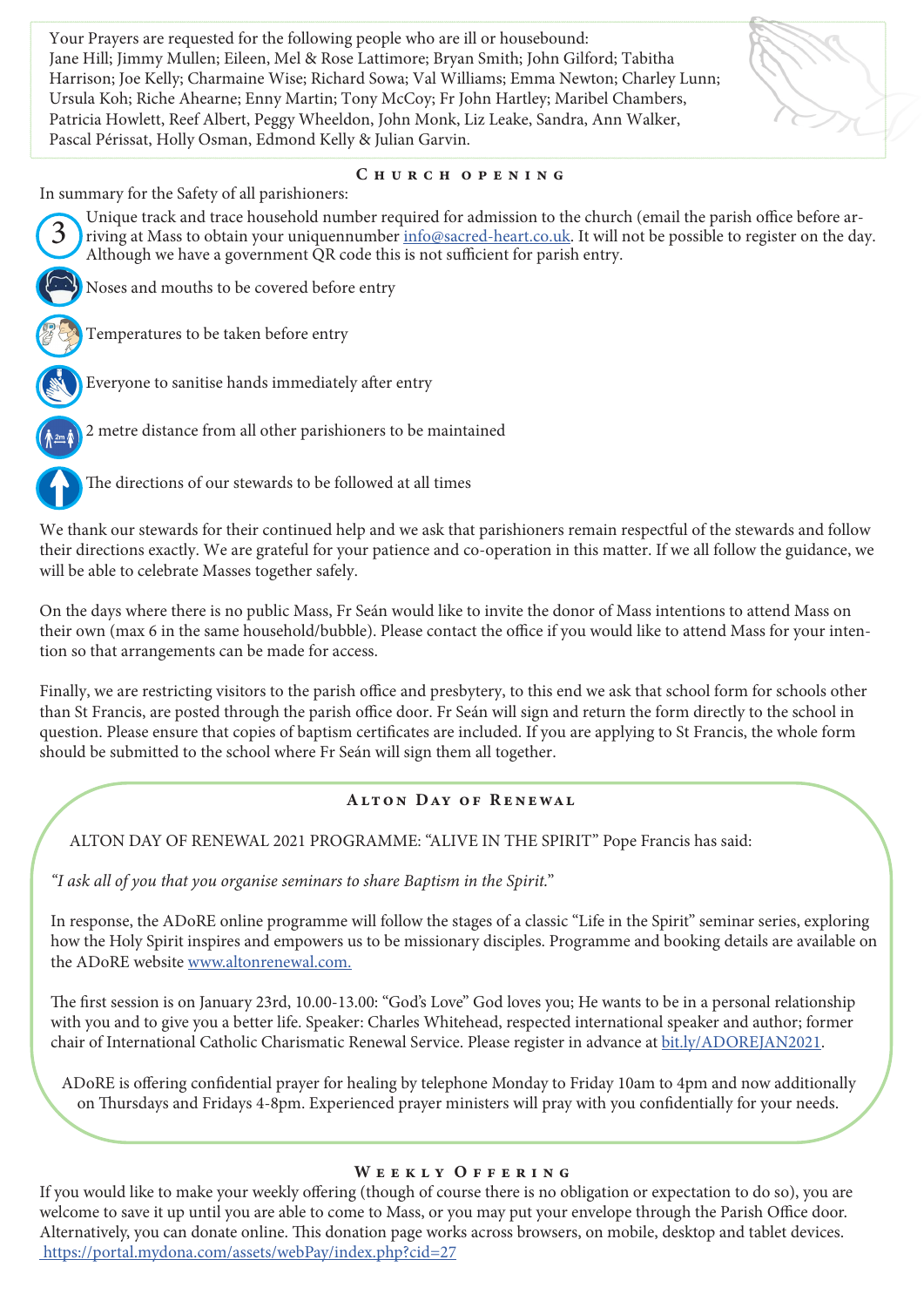

Please remember in your prayers the soul of Matthew Hepburn RIP, Lavna Taylor RIP (Val Williams' sister) and Christopher Shutler RIP who passed away recently.

Please note that Canon Frank O'Sullivan's funeral will be at 12.00pm at St John the Baptist, Purley on 20th January. This will also be online. May their souls rest in peace.

#### T e l e p h o n e s u p p o r t f o r t h e b e r e a v e d

If you have been recently bereaved and you would like to talk to someone, members of our Deanery Bereavement Team are able to offer you the time and space to reflect on your loss. In the current circumstances, face to face visiting may prove difficult, but a chat on the phone is simple to arrange. If you would like to talk to someone then please contact the Parish office and this can be arranged.

#### Bidding Prayers

This week we are celebrating Peace Sunday and the Week of Christian Unity. Let us pray - That Christ may open our eyes to see where the Spirit is at work in our world today, opening up new paths of peace and hope. *Let us pray to the Lord: Christ, be our light.* 

For our own homes, our families, our parish community; that the grace and peace Christ came to bring may reign over us, so that the stranger may find welcome and the hurting may find comfort in our company. *Let us pray to the Lord: Christ, be our light.* 

For all Christians, that we may recognise that it is the same Gospel that we hear, the same Lord that we worship, and the same peace to which all are called. For God's blessing on this Week of Prayer for Christian Unity. And for the ministry of Pope Francis as a servant of communion. *Let us pray to the Lord: Christ, be our light.* 

For our political leaders, that they may seek to find a shared understanding and achieve reconciliation in the face of divisions of every kind. And for our nation, that we may work to achieve a just peace across the world. *Let us pray to the Lord: Christ, be our light.* 

For a rejection of violence as a solution to human conflict: that the 75th anniversary of the bombing of Hiroshima may lead to new efforts to remove the threat of nuclear destruction; and that the young may reject the illusion that carrying a knife makes them safer on our streets.

*Let us pray to the Lord: Christ, be our light.*

 *"Lord, Father of our human family, you created all human beings equal in dignity; pour forth into our hearts a fraternal spirit. Move us to create healthier societies and a more dignified world, a world without hunger, poverty, violence and war."*  Bishop Declan Lang

On Tuesday our Bishops made this statement on the Treaty for nuclear weapons

On Friday 22 January 2021 the Treaty on the Prohibition of Nuclear Weapons comes into force. This is a historic milestone on the path to nuclear disarmament and an opportunity to refocus on genuine peacebuilding rooted in dialogue, justice, respect for human dignity, and care for our planet.

We urge support for the Treaty and repeat our call for the UK to forsake its nuclear arsenal. The resources spent on manufacturing, maintaining and upgrading these weapons of mass destruction, should be reinvested to alleviate the suffering

of the poorest and most vulnerable members of our society, for the Common Good of all peoples.[2]

#### JOURNEY OF FAITH

Nothing on the telly again... why not join us with your cup of tea or glass of wine to start your journey of faith!" What is that you ask?

Something unique in this day and age, a free, no obligation group that offers a greater understanding of those key life questions... What am I on this earth to do? Who is God? What does my faith mean to me? to name a few. The pandemic has offered up an amazing chance to reassess our lives and the new year an equally good opportunity to make new beginnings. This could be your chance to discover aspects about scripture you never knew and build a deeper relationship with God.

You are all invited to a discussion on Zoom leading to a deeper understanding of our faith through the readings for next Sunday. Topic: Journey of Faith Time: Jan 20, 2021 8:00 PM London Join Zoom Meeting https://us02web.zoom.us/j/6986253866 Meeting ID: 698 625 3866 Meeting ID: 698 625 3866